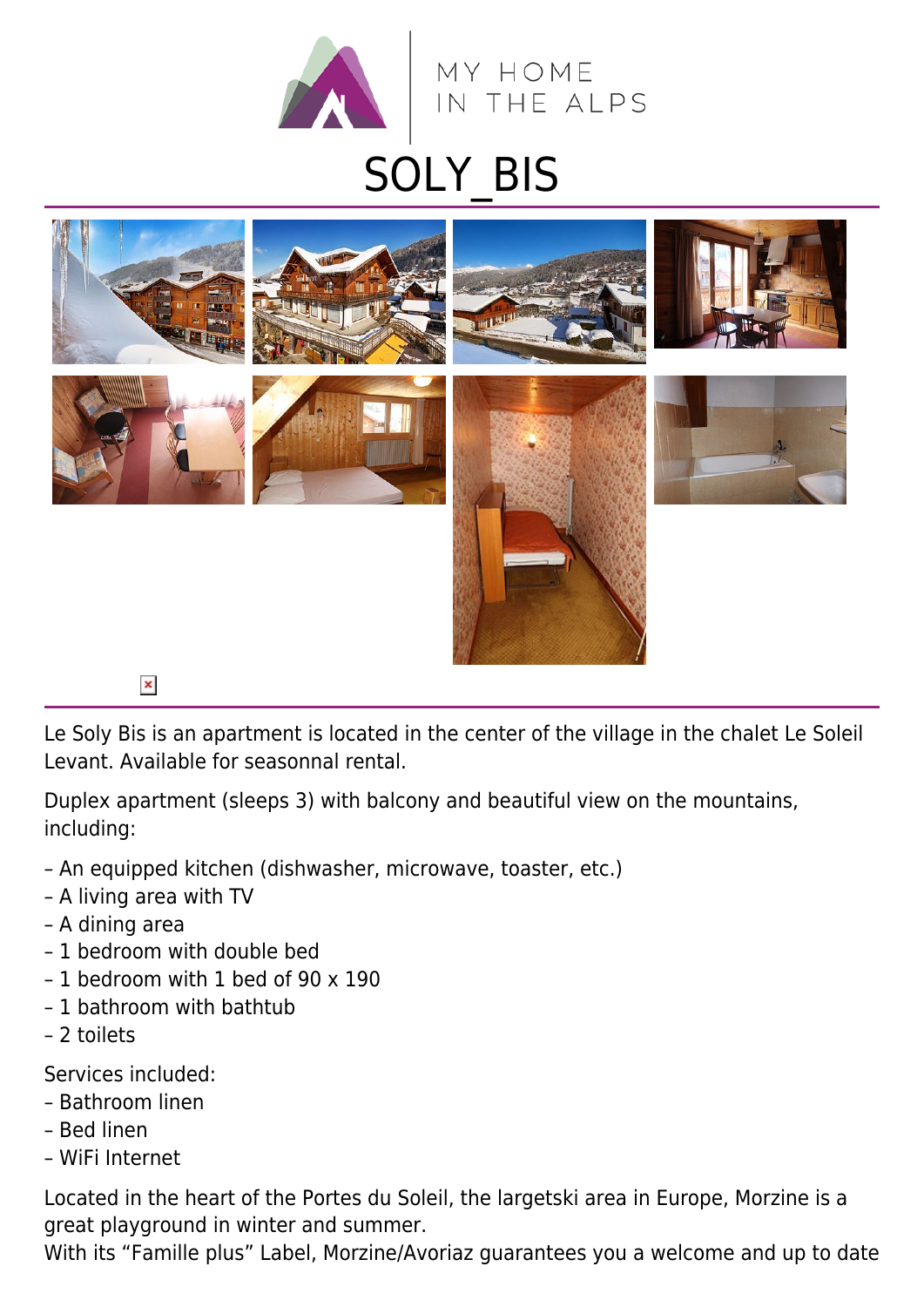activities for young and old alike.

With its 12 Franco-Swiss resorts and 286 ski slopes, the vast Portes du Soleil area offers as many possibilities for confirmed skiers as for beginners.

From spring, the resort turns into a paradise for hikers, golfers, trail runners and mountain bikers. The possibilities of activities are numerous; indoor and outdoor swimming pool, adventure park, climbing, rafting, via ferrata, stand up paddle on Lake Montriond, canyoning, fishing… The Multipass fo which we are members, will allow you to benefit from preferential rates.

Summer or Winter in Morzine, each day is a new discovery punctuated by mountain sports, varied landscapes and charming villages.

Our concierge service also offers many optional services such as airport or train station transfers, home massages, sports or other activities bookings, the services of a private chef or housekeeper, delivery of your ski passes, delivery of your first groceries, ski rental or helicopter trips….

For any requests on those additional services, do not hesitate to get in touch with us for a quote.

Ref : 59 Bedrooms :2 Prix à partir de : 1935.5€

# **LAYOUT**

Bedrooms :2 Maximum occupancy (adults and children):3 Individual bed (s):1 Double bed (s):1

# **KITCHEN**

Category : Type : Dishwasher Microwave

## **ADDITIONAL FEATURES**

## **BATHROOMS**